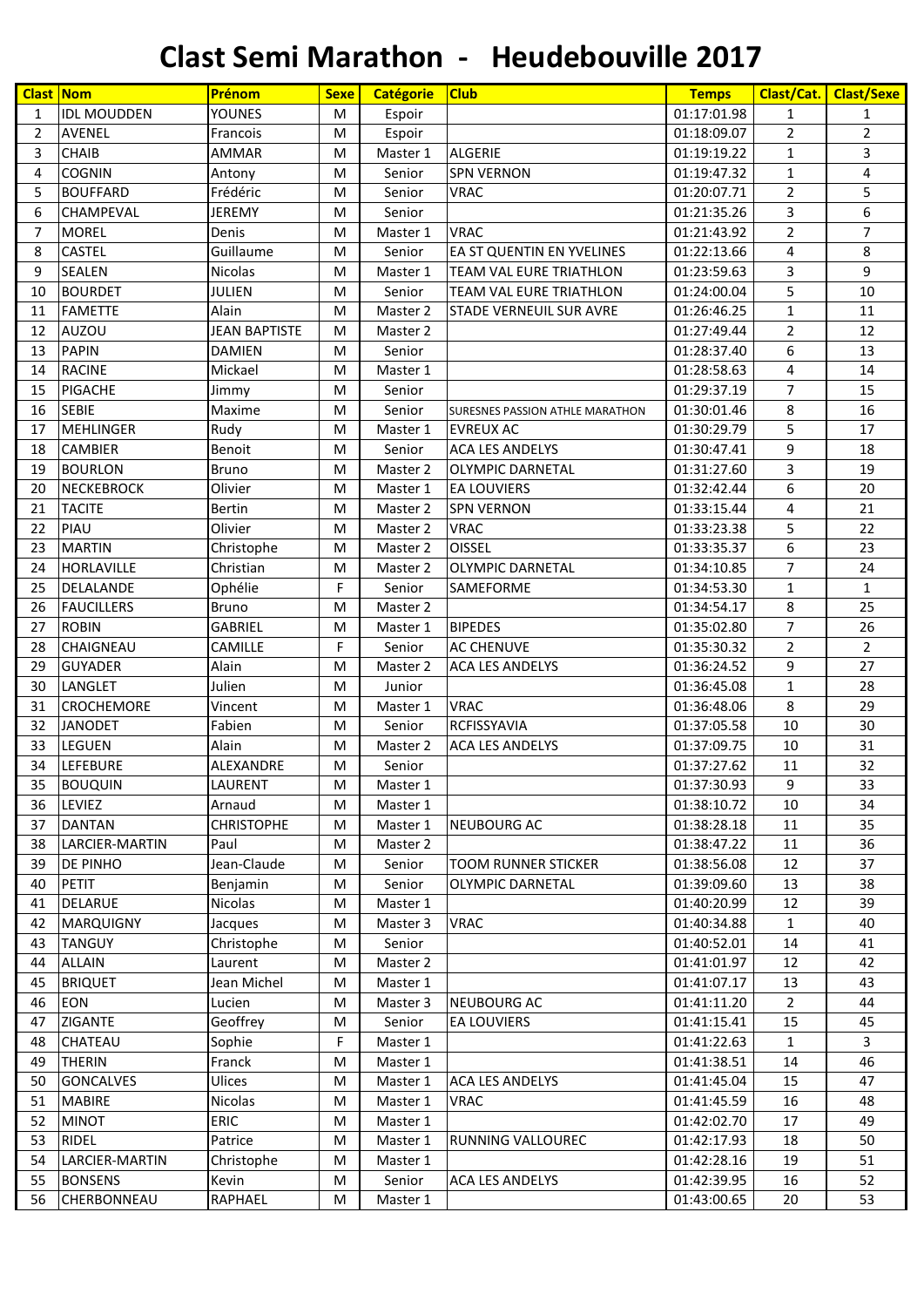|     | <b>Clast Nom</b>     | Prénom          | <b>Sexe</b> | <b>Catégorie</b> | <b>Club</b>                    | <b>Temps</b> | Clast/Cat.     | <b>Clast/Sexe</b> |
|-----|----------------------|-----------------|-------------|------------------|--------------------------------|--------------|----------------|-------------------|
| 57  | LAI-CHO-TOAT         | Yohann          | M           | Master 1         |                                | 01:43:01.87  | 21             | 54                |
| 58  | VENELLE              | Xavier          | M           | Master 2         | <b>CSM ROSNY-SUR-SEINE</b>     | 01:43:48.15  | 13             | 55                |
| 59  | <b>ACHBARI</b>       | Mimoun          | M           | Master 1         | <b>CS MONTEREAU</b>            | 01:43:52.60  | 22             | 56                |
| 60  | <b>VAN TOL</b>       | Alexia          | F           | Senior           |                                | 01:43:57.56  | 3              | 4                 |
| 61  | <b>LECORGNE</b>      | <b>CEDRIC</b>   | M           | Senior           |                                | 01:43:58.09  | 17             | 57                |
| 62  | <b>LECOURTOIS</b>    | Rudy            | M           | Senior           |                                | 01:44:04.47  | 18             | 58                |
| 63  | <b>PEDROT</b>        | Yann            | M           | Master 1         | <b>RENAULT CLEON</b>           | 01:44:26.69  | 23             | 59                |
| 64  | <b>RATEL</b>         | Vincent         | M           | Senior           |                                | 01:44:43.06  | 19             | 60                |
| 65  | <b>HENRY</b>         | Bruno           | M           | Master 1         | <b>ACA LES ANDELYS</b>         | 01:44:57.61  | 24             | 61                |
| 66  | <b>QUILLET</b>       | Emmanuelle      | F           | Senior           | <b>ACA LES ANDELYS</b>         | 01:44:58.42  | 4              | 5                 |
| 67  | <b>DE CATELINEAU</b> | Marc            | M           | Master 2         | <b>SPN VERNON</b>              | 01:45:02.92  | 14             | 62                |
| 68  | <b>BERCHOTTEAU</b>   | Damien          | M           | Senior           |                                | 01:45:03.83  | 20             | 63                |
| 69  | <b>GOTH</b>          | David           | M           | Senior           |                                | 01:45:04.63  | 21             | 64                |
| 70  | <b>DEFRENE</b>       | LAURENT         | M           | Master 2         |                                | 01:45:06.16  | 15             | 65                |
| 71  | LEFEBVRE             | Eric            | M           | Master 2         | <b>CSM ROSNY-SUR-SEINE</b>     | 01:45:07.28  | 16             | 66                |
| 72  | <b>JOUET</b>         | Grégory         | M           | Senior           |                                | 01:45:11.14  | 22             | 67                |
| 73  | <b>BORGHERO</b>      | Alain           | M           | Master 2         | <b>ST PATHUS</b>               | 01:45:31.88  | 17             | 68                |
| 74  | <b>FOURNIER</b>      | Ines            | F           | Senior           |                                | 01:45:42.81  | 5              | 6                 |
| 75  | POWELS               | <b>JEROME</b>   | M           | Senior           |                                | 01:45:59.97  | 23             | 69                |
| 76  | <b>DAVID</b>         | <b>PHILIPPE</b> | M           | Master 2         |                                | 01:46:05.30  | 18             | 70                |
| 77  | <b>DELARUE</b>       | Nicolas         | M           | Master 1         |                                | 01:46:05.73  | 25             | 71                |
| 78  | <b>BORYS</b>         | Pascal          | M           | Master 3         |                                | 01:46:25.85  | 3              | 72                |
| 79  | L'HUILLIER           | <b>BRUNO</b>    | M           | Master 1         |                                | 01:47:09.64  | 26             | 73                |
| 80  | HERAMBOURG           | SEBASTIEN       | M           | Master 1         |                                | 01:47:29.05  | 27             | 74                |
| 81  | <b>TEXIER</b>        | Yann            | M           | Master 2         | <b>AS BOURSE PARIS</b>         | 01:47:35.84  | 19             | 75                |
| 82  | <b>SCHAUDER</b>      | Jan             | M           | Master 2         | NEUBOURG AC                    | 01:47:58.97  | 20             | 76                |
| 83  | <b>KOSNANSKY</b>     | Olivier         | M           | Master 2         |                                | 01:48:09.08  | 21             | 77                |
| 84  | PRÉVOST              | Xavier          | M           | Master 1         |                                | 01:48:15.53  | 28             | 78                |
| 85  | <b>BEAULIEU</b>      | <b>GREGORY</b>  | M           | Master 1         |                                | 01:48:38.79  | 29             | 79                |
| 86  | <b>VIOT</b>          | Claude          | M           | Master 1         |                                | 01:48:45.51  | 30             | 80                |
| 87  | <b>HACQUARD</b>      | André           | M           | Master 2         | <b>ACA LES ANDELYS</b>         | 01:48:45.88  | 22             | 81                |
| 88  | <b>MOREL</b>         | LAURENT         | M           | Master 2         | <b>OLYMPIC DARNETAL</b>        | 01:48:46.40  | 23             | 82                |
| 89  | <b>AUTRET</b>        | <b>Nicolas</b>  | M           | Master 2         | <b>DUO NORMAND EXTREME</b>     | 01:49:00.07  | 24             | 83                |
| 90  | <b>SCHERRER</b>      | Jacky           | M           | Master 2         | <b>RENAULT CLEON</b>           | 01:49:08.53  | 25             | 84                |
| 91  | <b>JOLY</b>          | Michel          | M           | Master 3         | AS BOURSE PARIS                | 01:49:12.62  | 4              | 85                |
| 92  | <b>VITIS</b>         | <b>DYLAN</b>    | M           | Senior           |                                | 01:49:38.45  | 24             | 86                |
| 93  | PIHAN                | <b>THIERRY</b>  | M           | Master 2         |                                | 01:50:05.27  | 26             | 87                |
| 94  | LECOUVREUR           | Jean Pierre     | M           | Master 2         | <b>ST PATHUS</b>               | 01:50:19.58  | 27             | 88                |
| 95  | <b>TOUZAIN</b>       | Valerie         | F           | Master 1         | <b>NEUBOURG AC</b>             | 01:50:41.39  | $\overline{2}$ | $\overline{7}$    |
| 96  | <b>ARPIN</b>         | Philippe        | ${\sf M}$   | Master 2         | <b>EA CERGY PONTOISE ATHLE</b> | 01:50:41.75  | 28             | 89                |
| 97  | <b>MARTIN</b>        | Jerome          | M           | Master 1         | <b>LECLERC</b>                 | 01:50:59.25  | 31             | 90                |
| 98  | <b>BROCHE</b>        | Théodore        | M           | Senior           | <b>XVE ATHLETIC CLUB</b>       | 01:51:11.80  | 25             | 91                |
| 99  | <b>HUGUET</b>        | William         | M           | Master 3         |                                | 01:51:14.99  | 5              | 92                |
| 100 | <b>DUPLESSIS</b>     | Michel          | M           | Master 3         |                                | 01:52:05.05  | 6              | 93                |
| 101 | LAMBERT              | Christophe      | M           | Master 1         | <b>EA LOUVIERS</b>             | 01:52:11.40  | 32             | 94                |
| 102 | <b>MATHIEU</b>       | Bernard         | M           | Master 2         |                                | 01:52:20.04  | 29             | 95                |
| 103 | <b>LEROYER</b>       | <b>JEROME</b>   | M           | Master 1         |                                | 01:52:26.48  | 33             | 96                |
| 104 | <b>LECLAIRE</b>      | Clément         | M           | Senior           |                                | 01:52:49.17  | 26             | 97                |
| 105 | <b>FIGUER</b>        | Alexandre       | M           | Senior           |                                | 01:52:55.09  | 27             | 98                |
| 106 | <b>GADEBOIS</b>      | Louise          | F           | Senior           |                                | 01:53:03.99  | 6              | 8                 |
| 107 | <b>DAMIANI</b>       | Jean Philippe   | M           | Master 1         |                                | 01:53:26.95  | 34             | 99                |
| 108 | <b>GAILLOCHET</b>    | Loïc            | M           | Master 3         |                                | 01:53:43.89  | $\overline{7}$ | 100               |
| 109 | LANG                 | <b>Hugues</b>   | M           | Master 2         |                                | 01:53:50.44  | 30             | 101               |
| 110 | LEMARCHAND           | Philippe        | M           | Master 2         |                                | 01:54:03.79  | 31             | 102               |
| 111 | <b>LELONG</b>        | Jean-Pierre     | M           | Master 3         | <b>CSM ROSNY-SUR-SEINE</b>     | 01:54:19.34  | 8              | 103               |
| 112 | <b>INGOUF</b>        | Olivier         | M           | Master 2         |                                | 01:55:00.12  | 32             | 104               |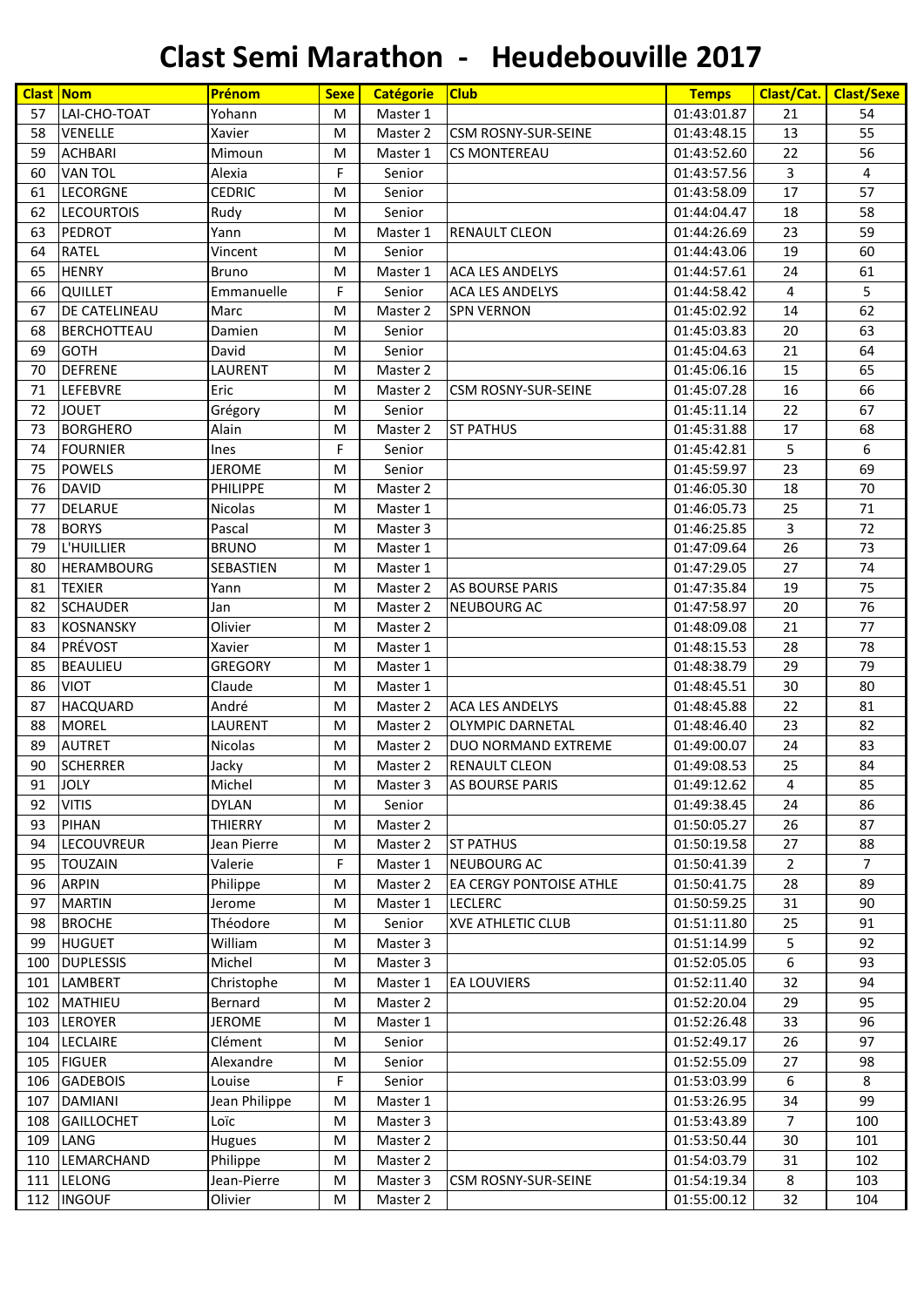|     | <b>Clast Nom</b>    | Prénom              | <b>Sexe</b> | <b>Catégorie</b> | <b>Club</b>                   | <b>Temps</b> | Clast/Cat.     | <b>Clast/Sexe</b> |
|-----|---------------------|---------------------|-------------|------------------|-------------------------------|--------------|----------------|-------------------|
| 113 | <b>SIMON</b>        | Cyril               | M           | Master 1         |                               | 01:55:06.32  | 35             | 105               |
| 114 | <b>FRAYSSE</b>      | Maxime              | M           | Master 1         |                               | 01:55:20.83  | 36             | 106               |
| 115 | <b>TOTH</b>         | Sigismond           | M           | Master 2         | <b>ACS ENP ROUEN OISSEL</b>   | 01:55:22.41  | 33             | 107               |
| 116 | <b>FRANCONVILLE</b> | Eric                | M           | Master 2         | <b>VRAC</b>                   | 01:55:37.63  | 34             | 108               |
| 117 | <b>LISOTTI</b>      | Frédéric            | M           | Master 2         | <b>CSM ROSNY-SUR-SEINE</b>    | 01:55:48.94  | 35             | 109               |
| 118 | PASTEAU             | Samuel              | M           | Master 1         | <b>CSM ROSNY-SUR-SEINE</b>    | 01:55:49.31  | 37             | 110               |
| 119 | <b>MICHEL</b>       | Mathieu             | M           | Senior           |                               | 01:55:50.51  | 28             | 111               |
| 120 | <b>MOURRY</b>       | Maxime              | M           | Senior           |                               | 01:56:28.36  | 29             | 112               |
| 121 | <b>DELAROCQUE</b>   | <b>Baptiste</b>     | M           | Master 1         |                               | 01:56:42.90  | 38             | 113               |
| 122 | <b>DECORDE</b>      | <b>JOACHIM</b>      | M           | Senior           |                               | 01:56:57.53  | 30             | 114               |
| 123 | <b>BOISSIERE</b>    | Jean Pierre         | M           | Master 4         | <b>EA LOUVIERS</b>            | 01:56:58.89  | $\mathbf{1}$   | 115               |
| 124 | <b>PESQUET</b>      | Jérôme              | M           | Master 3         | RCS76                         | 01:57:15.47  | 9              | 116               |
| 125 | <b>ERASSARRET</b>   | <b>MICKAEL</b>      | M           | Master 1         |                               | 01:57:32.85  | 39             | 117               |
| 126 | <b>REVERT</b>       | <b>JEAN MARIE</b>   | M           | Master 2         | <b>ASHM</b>                   | 01:58:47.88  | 36             | 118               |
| 127 | <b>LUCAS</b>        | Christophe          | M           | Master 1         | <b>VRAC</b>                   | 01:58:57.63  | 40             | 119               |
| 128 | <b>JEANNE</b>       | Arnaud              | M           | Master 1         |                               | 01:58:59.65  | 41             | 120               |
| 129 | <b>GRONDIN</b>      | François            | M           | Master 2         | <b>ACA LES ANDELYS</b>        | 01:59:22.61  | 37             | 121               |
| 130 | <b>LECLERC</b>      | Michel              | M           | Senior           |                               | 01:59:29.30  | 31             | 122               |
| 131 | <b>LECOEUR</b>      | Michel              | M           | Master 3         | RCS76                         | 01:59:43.18  | 10             | 123               |
| 132 | <b>SERVIER</b>      | Steve               | M           | Senior           |                               | 02:00:00.75  | 32             | 124               |
| 133 | <b>BARETTE</b>      | Nadège              | F           | Master 1         | <b>ACA LES ANDELYS</b>        | 02:00:11.42  | $\overline{3}$ | 9                 |
| 134 | <b>FIGUER</b>       | Yannick             | M           | Master 2         |                               | 02:00:21.03  | 38             | 125               |
| 135 | <b>GAUTHERET</b>    | Pierre              | M           | Master 1         |                               | 02:00:22.89  | 42             | 126               |
| 136 | VALLEE              | Jean Sebastien      | M           | Senior           |                               | 02:00:24.70  | 33             | 127               |
| 137 | <b>VALLESPI</b>     | Olivier             | M           | Senior           |                               | 02:00:31.74  | 34             | 128               |
| 138 | <b>BEAUCLE</b>      | <b>THIERRY</b>      | M           | Master 2         |                               | 02:00:37.55  | 39             | 129               |
| 139 | <b>CLANCHE</b>      | Miguel              | M           | Master 2         | <b>ASHM</b>                   | 02:00:43.98  | 40             | 130               |
| 140 | <b>BEAUPIED</b>     | Frederic            | M           | Senior           |                               | 02:00:50.35  | 35             | 131               |
| 141 | <b>CORDES</b>       | Romain              | M           | Master 1         |                               | 02:00:55.20  | 43             | 132               |
| 142 | <b>LHOPITEAU</b>    | Etienne             | M           | Senior           |                               | 02:00:58.28  | 36             | 133               |
| 143 | <b>FORTIN</b>       | Cedric              | M           | Master 1         |                               | 02:01:01.93  | 44             | 134               |
| 144 | <b>LOUCHEL</b>      | <b>OLIVIER</b>      | M           | Master 1         |                               | 02:01:04.76  | 45             | 135               |
| 145 | <b>TOURNIER</b>     | Robert              | M           | Master 4         | <b>ACA LES ANDELYS</b>        | 02:01:12.34  | $\overline{2}$ | 136               |
| 146 | <b>LEPRINCE</b>     | Hervé               | M           | Master 2         |                               | 02:01:14.87  | 41             | 137               |
| 147 | <b>HEBERT</b>       | Marc                | M           | Master 2         | <b>OLYMPIC DARNETAL</b>       | 02:02:28.92  | 42             | 138               |
| 148 | VEYSSEIYRE          | <b>JEAN JACQUES</b> | M           | Master 2         | <b>ACA LES ANDELYS</b>        | 02:02:44.58  | 43             | 139               |
| 149 | <b>CHAVENTRE</b>    | <b>JOEL</b>         | M           | Master 2         |                               | 02:02:45.71  | 44             | 140               |
| 150 | <b>BEAUCLEY</b>     | Audrey              | F           | Senior           |                               | 02:02:57.26  | $\overline{7}$ | 10                |
| 151 | <b>TOUTIN</b>       | Jérôme              | M           | Master 1         |                               | 02:03:17.25  | 46             | 141               |
| 152 | <b>SEGURA</b>       | Romuald             | M           | Master 1         |                               | 02:03:39.72  | 47             | 142               |
| 153 | <b>JUIGNET</b>      | <b>FRANCOIS</b>     | M           | Master 4         | <b>ACLAM</b>                  | 02:04:19.48  | 3              | 143               |
| 154 | <b>CROSNIER</b>     | Didier              | M           | Master 2         | <b>VRAC</b>                   | 02:04:29.25  | 45             | 144               |
| 155 | <b>BELHOCINE</b>    | <b>HOUARI</b>       | M           | Senior           | <b>VRAC</b>                   | 02:04:30.33  | 37             | 145               |
| 156 | <b>GUYADER</b>      | Noemie              | F           | Senior           | <b>ACA LES ANDELYS</b>        | 02:04:43.89  | 8              | 11                |
| 157 | CARRIERE            | Thierry             | M           | Master 2         | <b>ACA LES ANDELYS</b>        | 02:04:44.52  | 46             | 146               |
| 158 | <b>VIGER</b>        | Gerald              | M           | Master 1         |                               | 02:05:09.89  | 48             | 147               |
| 159 | <b>RIBEIRO</b>      | Philippe            | M           | Senior           | <b>SL UA MAISONS LAFFITTE</b> | 02:05:32.05  | 38             | 148               |
| 160 | CAZI                | Jean Daniel         | M           | Master 2         |                               | 02:05:39.24  | 47             | 149               |
| 161 | <b>FLECQ</b>        | Julien              | M           | Senior           |                               | 02:05:56.70  | 39             | 150               |
| 162 | VARRU               | Gwladys             | F           | Senior           |                               | 02:06:01.29  | 9              | 12                |
| 163 | <b>LEBRIS</b>       | Gilles              | M           | Master 2         | <b>CSM ROSNY-SUR-SEINE</b>    | 02:06:25.92  | 48             | 151               |
| 164 | <b>ARTISIEN</b>     | <b>FABIEN</b>       | M           | Senior           | <b>POMPIERS VDR</b>           | 02:06:32.75  | 40             | 152               |
| 165 | <b>BELKHEIR</b>     | ALI                 | M           | Senior           |                               | 02:06:39.86  | 41             | 153               |
| 166 | <b>BUNEL</b>        | <b>BENOIT</b>       | M           | Master 1         |                               | 02:06:45.38  | 49             | 154               |
| 167 | <b>DIDIERE</b>      | Olivier             | M           | Master 1         | <b>RENAULT CLEON</b>          | 02:06:48.29  | 50             | 155               |
| 168 | <b>BECHET</b>       | <b>CHRISTIAN</b>    | M           | Master 1         |                               | 02:06:54.60  | 51             | 156               |
|     |                     |                     |             |                  |                               |              |                |                   |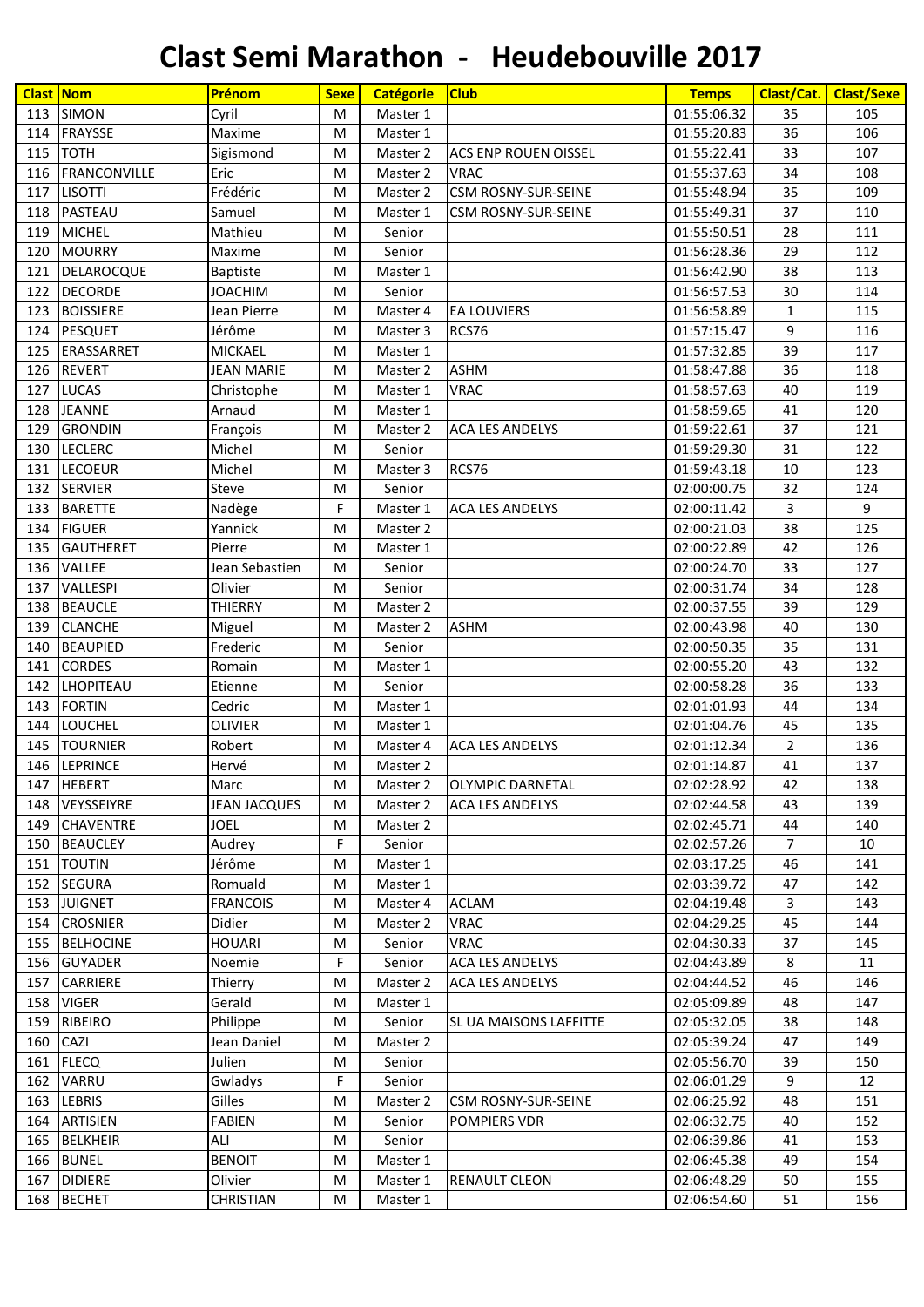| <b>Clast Nom</b> |                    | Prénom             | <b>Sexe</b> | <b>Catégorie</b> | <b>Club</b>                        | <b>Temps</b> | Clast/Cat.     | <b>Clast/Sexe</b> |
|------------------|--------------------|--------------------|-------------|------------------|------------------------------------|--------------|----------------|-------------------|
| 169              | <b>CARLES</b>      | Delphine           | F           | Master 1         | <b>OLYMPIC DARNETAL</b>            | 02:07:09.45  | 4              | 13                |
| 170              | <b>SELLIER</b>     | Nathalie           | F           | Master 1         | RCS76                              | 02:07:18.97  | 5              | 14                |
| 171              | <b>BUISON</b>      | Anne-Gael          | F           | Master 1         | <b>ACA LES ANDELYS</b>             | 02:07:37.96  | 6              | 15                |
| 172              | <b>MARTORY</b>     | <b>Anne Marie</b>  | F           | Master 2         |                                    | 02:07:51.94  | $\mathbf{1}$   | 16                |
| 173              | <b>AUZOUX</b>      | <b>Nicolas</b>     | M           | Master 1         | <b>VRAC</b>                        | 02:08:28.12  | 52             | 157               |
| 174              | <b>BEZIEL</b>      | Marie Therèse      | F           | Master 3         | <b>ACA LES ANDELYS</b>             | 02:09:10.97  | $\mathbf{1}$   | 17                |
| 175              | <b>CAVIOLE</b>     | Isabelle           | F           | Master 3         |                                    | 02:09:59.98  | $\overline{2}$ | 18                |
| 176              | <b>FRESNEAU</b>    | Jean-Michel        | M           | Master 2         | <b>RENAULT AUBEVOYE</b>            | 02:10:05.53  | 49             | 158               |
| 177              | <b>MATHIEU</b>     | Quentin            | M           | Senior           | <b>REQUIN COURRONAIS TRIATHLON</b> | 02:11:37.36  | 42             | 159               |
| 178              | <b>GUERRE</b>      | Yoann              | M           | Senior           |                                    | 02:11:41.76  | 43             | 160               |
| 179              | <b>HAVE</b>        | <b>CHRISTINE</b>   | F           | Master 2         | <b>OLYMPIC DARNETAL</b>            | 02:11:51.07  | $\overline{2}$ | 19                |
| 180              | <b>TAILLEUR</b>    | Nicolas            | M           | Senior           |                                    | 02:12:02.84  | 44             | 161               |
| 181              | <b>LEWCZUK</b>     | Isabelle           | F           | Master 2         |                                    | 02:12:06.93  | 3              | 20                |
| 182              | <b>LEWCZUK</b>     | Tomasz             | M           | Master 2         |                                    | 02:12:07.45  | 50             | 162               |
| 183              | <b>BLANCHARD</b>   | Jessica            | F           | Senior           | <b>ACA LES ANDELYS</b>             | 02:12:19.22  | 10             | 21                |
| 184              | <b>CHAUDUN</b>     | <b>OLIVIER</b>     | M           | Master 1         | <b>VRAC</b>                        | 02:12:19.51  | 53             | 163               |
| 185              | <b>ZAPPELINI</b>   | Alain              | M           | Master 3         |                                    | 02:12:47.43  | 11             | 164               |
| 186              | <b>ANNE</b>        | <b>ARNAUD</b>      | M           | Senior           |                                    | 02:12:58.30  | 45             | 165               |
| 187              | PERNIN             | Philippe           | M           | Master 3         |                                    | 02:13:09.68  | 12             | 166               |
| 188              | <b>LAROCHE</b>     | Catherine          | F           | Master 1         |                                    | 02:13:25.62  | 7              | 22                |
| 189              | <b>LAUVRAY</b>     | Jean               | M           | Master 4         | <b>ACA LES ANDELYS</b>             | 02:13:31.67  | 4              | 167               |
| 190              | <b>LEVASSEUR</b>   | Mickael            | M           | Master 1         |                                    | 02:14:22.53  | 54             | 168               |
| 191              | <b>RETY</b>        | Danielle           | F           | Master 4         | <b>VRAC</b>                        | 02:14:44.73  | $\mathbf{1}$   | 23                |
| 192              | <b>GRONDIN</b>     | Sonia              | F           | Master 2         | <b>ACA LES ANDELYS</b>             | 02:16:02.78  | 4              | 24                |
| 193              | LEMAIRE            | Agnes              | F           | Master 1         |                                    | 02:16:19.05  | 8              | 25                |
| 194              | <b>THIRON</b>      | Laurent            | M           | Master 2         |                                    | 02:16:27.02  | 51             | 169               |
| 195              | <b>BRETOT</b>      | David              | M           | Master 1         |                                    | 02:16:33.72  | 55             | 170               |
| 196              | POULLARD           | <b>JEAN PIERER</b> | M           | Master 2         |                                    | 02:16:34.99  | 52             | 171               |
| 197              | <b>COESNON</b>     | Franck             | M           | Master 1         | <b>ACA LES ANDELYS</b>             | 02:17:54.04  | 56             | 172               |
| 198              | PEPERSTRAETE       | Estelle            | F           | Master 1         | <b>STADE VERNEUIL SUR AVRE</b>     | 02:18:42.21  | 9              | 26                |
| 199              | <b>GHARNOUS</b>    | MOHAMMED           | M           | Master 2         | <b>EA LOUVIERS</b>                 | 02:18:42.77  | 53             | 173               |
| 200              | <b>GUILLAUME</b>   | Clément            | M           | Senior           |                                    | 02:19:06.90  | 46             | 174               |
| 201              | <b>LENEZ</b>       | <b>EMMANUEL</b>    | M           | Master 1         |                                    | 02:19:26.97  | 57             | 175               |
| 202              | <b>LEGUEN</b>      | Myriam             | F           | Master 2         | <b>ACA LES ANDELYS</b>             | 02:19:27.44  | 5              | 27                |
| 203              | <b>BEAUDOUX</b>    | Elodie             | F           | Senior           |                                    | 02:19:47.76  | 11             | 28                |
| 204              | <b>BEAUDOUX</b>    | Daniel             | M           | Master 2         | <b>STADE VERNEUIL SUR AVRE</b>     | 02:19:48.22  | 54             | 176               |
| 205              | <b>INGOUF</b>      | Carole             | F           | Master 2         |                                    | 02:19:53.87  | 6              | 29                |
| 206              | MAZQUIAIN          | <b>EMILIANO</b>    | M           | Master 2         |                                    | 02:20:08.03  | 55             | 177               |
| 207              | MAZQUIAIN          | Pedro              | M           | Master 2         |                                    | 02:20:09.51  | 56             | 178               |
| 208              | <b>CIRETTE</b>     | Emmanuelle         | F           | Master 1         |                                    | 02:21:31.55  | 10             | 30                |
| 209              | <b>LERATE</b>      | Jonathan           | M           | Senior           | ACA LES ANDELYS                    | 02:22:32.44  | 47             | 179               |
| 210              | <b>DELIE</b>       | <b>NICOLAS</b>     | M           | Senior           |                                    | 02:23:09.59  | 48             | 180               |
| 211              | <b>SOUCOURS</b>    | Sandrine           | F           | Master 1         | <b>CSM ROSNY-SUR-SEINE</b>         | 02:23:18.78  | 11             | 31                |
| 212              | <b>PINEL</b>       | Jim                | M           | Master 1         | <b>ACA LES ANDELYS</b>             | 02:23:31.83  | 58             | 181               |
| 213              | <b>BIHAN</b>       | Alexandra          | F           | Senior           | <b>ACA LES ANDELYS</b>             | 02:23:33.27  | 12             | 32                |
| 214              | <b>LITTEE</b>      | Claire             | F           | Senior           | <b>ACA LES ANDELYS</b>             | 02:23:33.62  | 13             | 33                |
| 215              | <b>LIAUDET</b>     | Sylvie             | F           | Master 2         | <b>VRAC</b>                        | 02:24:05.67  | $\overline{7}$ | 34                |
| 216              | <b>DUHAMEAUX</b>   | Philippe           | M           | Master 2         | <b>VRAC</b>                        | 02:24:06.94  | 57             | 182               |
| 217              | <b>FORTIN</b>      | Frédéric           | M           | Master 1         |                                    | 02:24:08.31  | 59             | 183               |
| 218              | <b>CHEFDEVILLE</b> | Eric               | M           | Master 1         | <b>VRAC</b>                        | 02:26:11.79  | 60             | 184               |
| 219              | <b>MILARD</b>      | <b>CEDRIC</b>      | M           | Master 1         |                                    | 02:26:27.11  | 61             | 185               |
| 220              | LIENARD            | Magali             | F           | Master 1         | <b>VRAC</b>                        | 02:26:43.88  | 12             | 35                |
| 221              | <b>MARTIN</b>      | <b>AGATHE</b>      | F           | Senior           |                                    | 02:26:52.92  | 14             | 36                |
| 222              | <b>SOMMIER</b>     | Peggy              | F           | Master 1         |                                    | 02:27:21.42  | 13             | 37                |
| 223              | <b>DESMEULLES</b>  | <b>JENNIFER</b>    | F           | Senior           | <b>VRAC</b>                        | 02:31:08.64  | 15             | 38                |
|                  | 224 LEMOINE        | Patrice            | M           | Master 3         |                                    | 02:32:15.93  | 13             | 186               |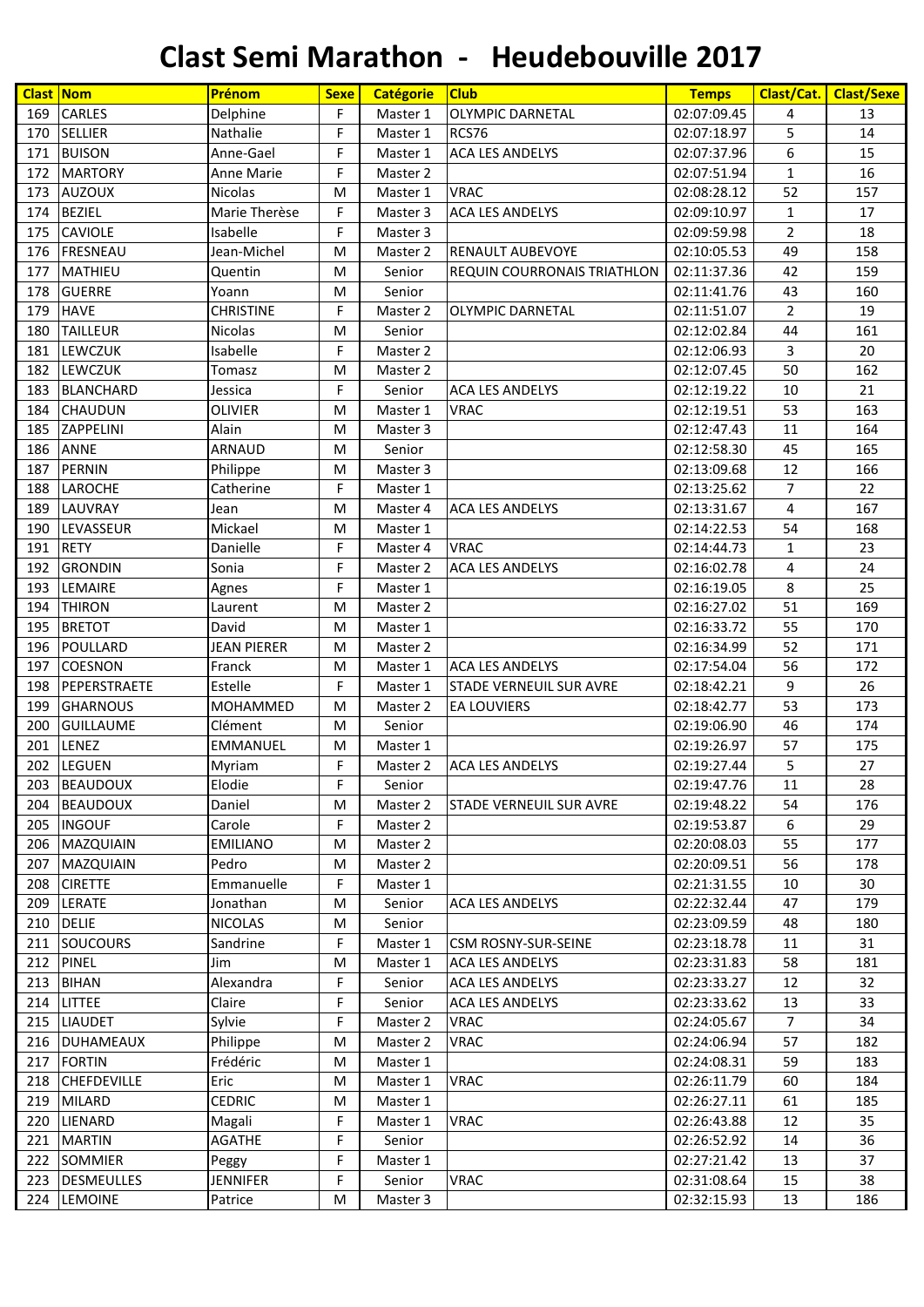|     | <b>Clast Nom</b>                       | Prénom          | <b>Sexe</b> | <b>Catégorie</b> | <b>Club</b>                    | <b>Temps</b> | Clast/Cat.  | <b>Clast/Sexe</b> |
|-----|----------------------------------------|-----------------|-------------|------------------|--------------------------------|--------------|-------------|-------------------|
| 225 | <b>LORIOT</b>                          | <b>Nelly</b>    | F           | Master 2         |                                | 02:37:27.65  | 8           | 39                |
| 226 | <b>CAILLAUD</b>                        | <b>NATHALIE</b> | F           | Master 1         |                                | 02:38:33.85  | 14          | 40                |
| 227 | <b>DEBRUERES</b>                       | <b>BRUNO</b>    | M           | Master 2         |                                | 02:38:34.24  | 58          | 187               |
| 228 | <b>HELLER</b>                          | Denis           | M           | Master 3         | <b>RCFISSYAVIA</b>             | 02:40:26.93  | 14          | 188               |
| 229 | <b>LIAUDET</b>                         | Chloe           | F           | Senior           | <b>VRAC</b>                    | 02:43:10.43  | 16          | 41                |
| 0   | <b>BEGHIN</b>                          | Ronan           | M           | Senior           |                                | 00:00:00.00  | 0           | 0                 |
| 0   | <b>BELOIS</b>                          | Gilles          | M           | Master 2         | <b>VRAC</b>                    | 00:00:00.00  | 0           | 0                 |
| 0   | <b>BOISSELIER</b>                      | Pierre          | M           | Master 3         | <b>AS BOURSE PARIS</b>         | 00:00:00.00  | 0           | 0                 |
| 0   | <b>BONNIER</b>                         | Claudine        | F           | Master 4         | <b>VRAC</b>                    | 00:00:00.00  | $\mathbf 0$ | 0                 |
| 0   | <b>BOUCA NOVA AMORIM Victor Manuel</b> |                 | M           | Senior           | <b>SPN VERNON</b>              | 00:00:00.00  | 0           | 0                 |
| 0   | <b>CARLIER</b>                         | Philippe        | M           | Master 1         | <b>ANDRESY ATHLETISME</b>      | 00:00:00.00  | $\Omega$    | 0                 |
| 0   | <b>CHAUDUN</b>                         | Romain          | M           | Senior           | <b>VRAC</b>                    | 00:00:00.00  | $\Omega$    | 0                 |
| 0   | <b>CHEVALLARD</b>                      | <b>Nicolas</b>  | M           | Senior           |                                | 00:00:00.00  | 0           | 0                 |
| 0   | <b>DELAHOUSSE</b>                      | Guillaume       | M           | Senior           | <b>VDR TRIATHLON</b>           | 00:00:00.00  | 0           | 0                 |
| 0   | <b>GOURET</b>                          | Rudy            | M           | Senior           |                                | 00:00:00.00  | $\mathbf 0$ | 0                 |
| 0   | <b>GUIOT</b>                           | Christophe      | M           | Master 1         | AS BOURSE PARIS                | 00:00:00.00  | 0           | 0                 |
| 0   | <b>HUMBERT</b>                         | Dorothée        | F           | Senior           |                                | 00:00:00.00  | 0           | 0                 |
| 0   | <b>LANGLOIS</b>                        | Arnaud          | M           | Master 1         |                                | 00:00:00.00  | $\Omega$    | 0                 |
| 0   | LEMAIRE                                | Eric            | M           | Master 1         |                                | 00:00:00.00  | 0           | 0                 |
| 0   | <b>LENFANT</b>                         | Vincent         | M           | Master 1         | <b>VRAC</b>                    | 00:00:00.00  | 0           | 0                 |
| 0   | PALLU                                  | Patrick         | M           | Master 3         | RCS76                          | 00:00:00.00  | 0           | 0                 |
| 0   | <b>REIBEL</b>                          | Hervé           | M           | Master 2         |                                | 00:00:00.00  | 0           | 0                 |
| 0   | <b>STAELENS</b>                        | Thierry         | M           | Master 2         | <b>SPN VERNON</b>              | 00:00:00.00  | 0           | 0                 |
| 0   | <b>WOLF</b>                            | Claude Isabelle | F.          | Master 2         | <b>EA CERGY PONTOISE ATHLE</b> | 00:00:00.00  | 0           | 0                 |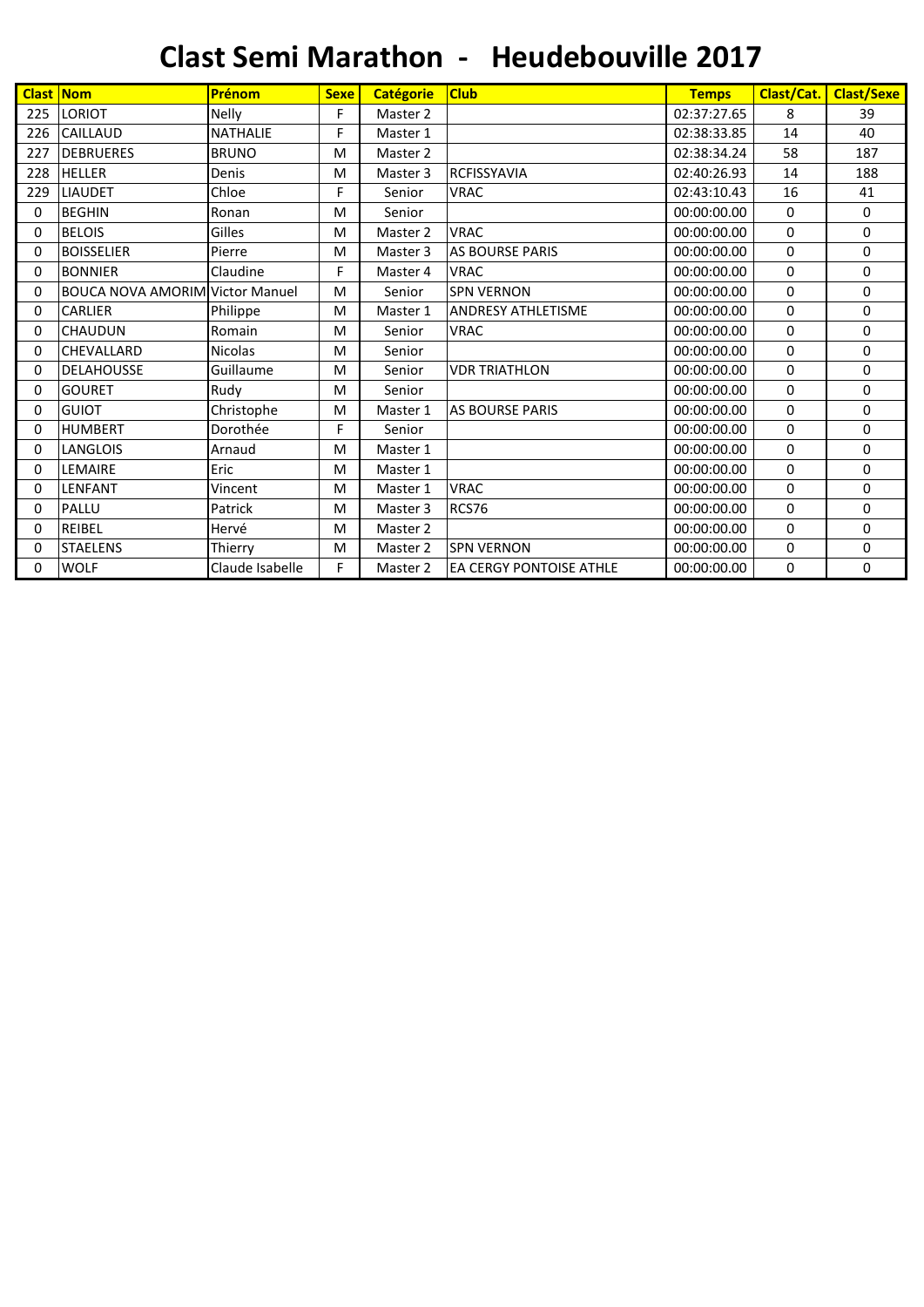#### **Clast 10km Venables - Heudebouville 2017**

| <b>Clast Nom</b> |                          | Prénom            | <b>Sexe</b> | <b>Catégorie Club</b> |                               | <b>Temps</b> | Clast/Cat.     | <b>Clast/Sexe</b> |
|------------------|--------------------------|-------------------|-------------|-----------------------|-------------------------------|--------------|----------------|-------------------|
| 1                | <b>DEGLOS</b>            | <b>FREDERIC</b>   | M           | Master 1              | <b>AA ROUMOIS</b>             | 00:36:09.09  | 1              | 1                 |
| $\overline{2}$   | <b>CHAUDIN</b>           | <b>ROMAIN</b>     | M           | Senior                | <b>VRAC</b>                   | 00:36:45.92  | $\mathbf{1}$   | $\overline{2}$    |
| 3                | <b>MANSOURI</b>          | Rayan             | M           | Junior                | <b>VRAC</b>                   | 00:37:37.31  | $\mathbf{1}$   | 3                 |
| 4                | <b>DUFLOU</b>            | <b>GUILLAUME</b>  | M           | Senior                | <b>VAL DE REUIL TRIATHLON</b> | 00:37:48.01  | $\overline{2}$ | 4                 |
| 5                | <b>MARCHAND</b>          | MATTHIEU          | M           | Senior                |                               | 00:37:53.06  | 3              | 5                 |
| 6                | <b>BAHNISSE</b>          | Noureddine        | M           | Master 1              | <b>EAC</b>                    | 00:37:55.01  | $\overline{2}$ | 6                 |
| 7                | SALMI                    | Mustapha          | M           | Junior                | <b>ASPPT ROUEN</b>            | 00:38:12.87  | $\overline{2}$ | 7                 |
| 8                | <b>DUVIVIER</b>          | Jerome            | M           | Senior                |                               | 00:38:18.03  | 4              | 8                 |
| 9                | <b>BOUCA NOVA AMORIM</b> | Victor            | M           | Senior                | <b>SPN VERNON</b>             | 00:38:22.53  | 5              | 9                 |
| 10               | <b>RAUX</b>              | Mathieu           | M           | Senior                | FFTRI VAL DEREUIL             | 00:39:24.81  | 6              | 10                |
| 11               | LEROY                    | Anthony           | M           | Senior                | <b>VAL DE REUIL TRIATHLON</b> | 00:41:37.42  | 7              | 11                |
| 12               | <b>ARONDEL</b>           | Anthony           | M           | Senior                |                               | 00:42:16.92  | 8              | 12                |
| 13               | <b>LABOULLE</b>          | Damien            | M           | Senior                |                               | 00:42:35.70  | 9              | 13                |
| 14               | <b>DIPIERRO</b>          | <b>Bruno</b>      | M           | Master 2              | <b>US MERY</b>                | 00:42:43.28  | $\mathbf{1}$   | 14                |
| 15               | <b>EVRARD</b>            | Ludovic           | M           | Master 1              |                               | 00:43:12.90  | 3              | 15                |
| 16               | <b>BOUVET</b>            | Samuel            | M           | Senior                | <b>EAPE</b>                   | 00:43:13.18  | 10             | 16                |
| 17               | LEBLOND                  | Laurent           | M           | Senior                |                               | 00:43:32.34  | 11             | 17                |
| 18               | LANCEREAUX               | Damien            | M           | Senior                | <b>VAL DE REUIL TRIATHLON</b> | 00:43:37.59  | 12             | 18                |
| 19               | <b>DENIS</b>             | Kevin             | M           | Senior                |                               | 00:43:38.51  | 13             | 19                |
| 20               | <b>HAUTOT</b>            | Roger             | M           | Master 3              | CACQ <sub>76</sub>            | 00:44:02.14  | $\mathbf{1}$   | 20                |
| 21               | <b>DELACOUR</b>          | <b>CHRISTOPHE</b> | M           | Master 1              |                               | 00:44:05.84  | 4              | 21                |
| 22               | <b>SUZE</b>              | Guillaume         | M           | Senior                | <b>VRAC</b>                   | 00:44:38.39  | 14             | 22                |
| 23               | <b>CHOPIN</b>            | <b>GAUTIER</b>    | M           | Senior                | EAC                           | 00:45:25.01  | 15             | 23                |
| 24               | LEPRESTRE                | <b>NICOLAS</b>    | M           | Master 1              |                               | 00:45:26.93  | 5              | 24                |
| 25               | KEROUREDAN               | Olivier           | M           | Master 2              |                               | 00:45:34.31  | $\overline{2}$ | 25                |
| 26               | ALDEGUER                 | <b>DOMINIQUE</b>  | M           | Master 1              | EAC                           | 00:45:35.51  | 6              | 26                |
| 27               | <b>GARRET</b>            | Frederic          | M           | Senior                | <b>VRAC</b>                   | 00:45:50.07  | 16             | 27                |
| 28               | SALMI                    | Mohamed           | M           | Master 2              | <b>ASPPT ROUEN</b>            | 00:46:28.68  | 3              | 28                |
| 29               | <b>METRAUD</b>           | Romain            | M           | Senior                |                               | 00:46:40.79  | 17             | 29                |
| 30               | <b>BARROUILLET</b>       | Julien            | M           | Senior                |                               | 00:47:00.87  | 18             | 30                |
| 31               | BEAUCOUSIN               | Martin            | M           | Senior                |                               | 00:47:25.06  | 19             | 31                |
| 32               | <b>ARTUR</b>             | Damien            | M           | Senior                | EAL                           | 00:48:12.07  | 20             | 32                |
| 33               | <b>HEDOUIN</b>           | <b>WILFRIED</b>   | M           | Senior                | <b>AC ANDELYS</b>             | 00:49:21.89  | 21             | 33                |
| 34               | PLANQUAIS                | Tristan           | M           | Cadet                 | <b>CSMR ROSNY SUR SEINE</b>   | 00:49:42.82  | 1              | 34                |
| 35               | <b>PLANQUAIS</b>         | <b>PATRICE</b>    | M           | Master 2              | <b>CSMR ROSNY SUR SEINE</b>   | 00:49:47.15  | 4              | 35                |
| 36               | <b>MERCIER</b>           | Dominique         | M           | Master 1              |                               | 00:49:49.85  | $\overline{7}$ | 36                |
| 37               | LAMARRE                  | <b>JULIEN</b>     | M           | Senior                |                               | 00:50:13.48  | 22             | 37                |
| 38               | <b>GOSSELIN</b>          | Daniel            | M           | Master 1              |                               | 00:50:56.18  | 8              | 38                |
| 39               | <b>CLET</b>              | Christophe        | M           | Master 1              |                               | 00:51:05.82  | 9              | 39                |
| 40               | <b>BOURDET</b>           | Aurélie           | F           | Senior                |                               | 00:51:11.34  | $\mathbf{1}$   | 1                 |
| 41               | <b>BENARD</b>            | <b>Bruno</b>      | M           | Master 2              | <b>AS BOURSE PARIS</b>        | 00:51:28.25  | 5              | 40                |
| 42               | <b>OLIVEIRA</b>          | Alain             | M           | Master 2              | <b>EA LOUVIERS</b>            | 00:51:35.71  | 6              | 41                |
| 43               | <b>KERSULEC</b>          | <b>YVES</b>       | M           | Master 2              |                               | 00:52:31.76  | $\overline{7}$ | 42                |
| 44               | <b>TASDHOMME</b>         | <b>KATY</b>       | F           | Master 1              | <b>EAC TRI</b>                | 00:53:10.95  | $\mathbf{1}$   | $2^{\circ}$       |
| 45               | <b>GAILLOT</b>           | Romain            | M           | Master 1              |                               | 00:53:16.26  | 10             | 43                |
| 46               | <b>DAVIDAS</b>           | <b>ALAIN</b>      | M           | Master 2              |                               | 00:53:55.82  | 8              | 44                |
| 47               | <b>HEAM</b>              | Jean Michel       | M           | Master 4              | VAL DE REUIL TRIATHLON        | 00:54:06.03  | $\mathbf{1}$   | 45                |
| 48               | <b>ROIX</b>              | Jean Paul         | M           | Master 3              | VAL DE REUIL TRIATHLON        | 00:54:29.98  | $\overline{2}$ | 46                |
| 49               | <b>YON</b>               | <b>GILLES</b>     | M           | Master 1              | EAL                           | 00:54:50.39  | 11             | 47                |
| 50               | <b>GERARD</b>            | <b>ALAIN</b>      | M           | Master 2              |                               | 00:55:40.15  | 9              | 48                |
| 51               | <b>AVENEL</b>            | Pauline           | F           | Senior                |                               | 00:55:51.60  | $\overline{a}$ | 3                 |
| 52               | <b>COUSTHAM</b>          | <b>CORINNE</b>    | F           | Master 2              |                               | 00:56:10.92  | $\mathbf{1}$   | $\overline{4}$    |
| 53               | <b>MORLET</b>            | <b>JOHANN</b>     | M           | Senior                |                               | 00:56:13.25  | 23             | 49                |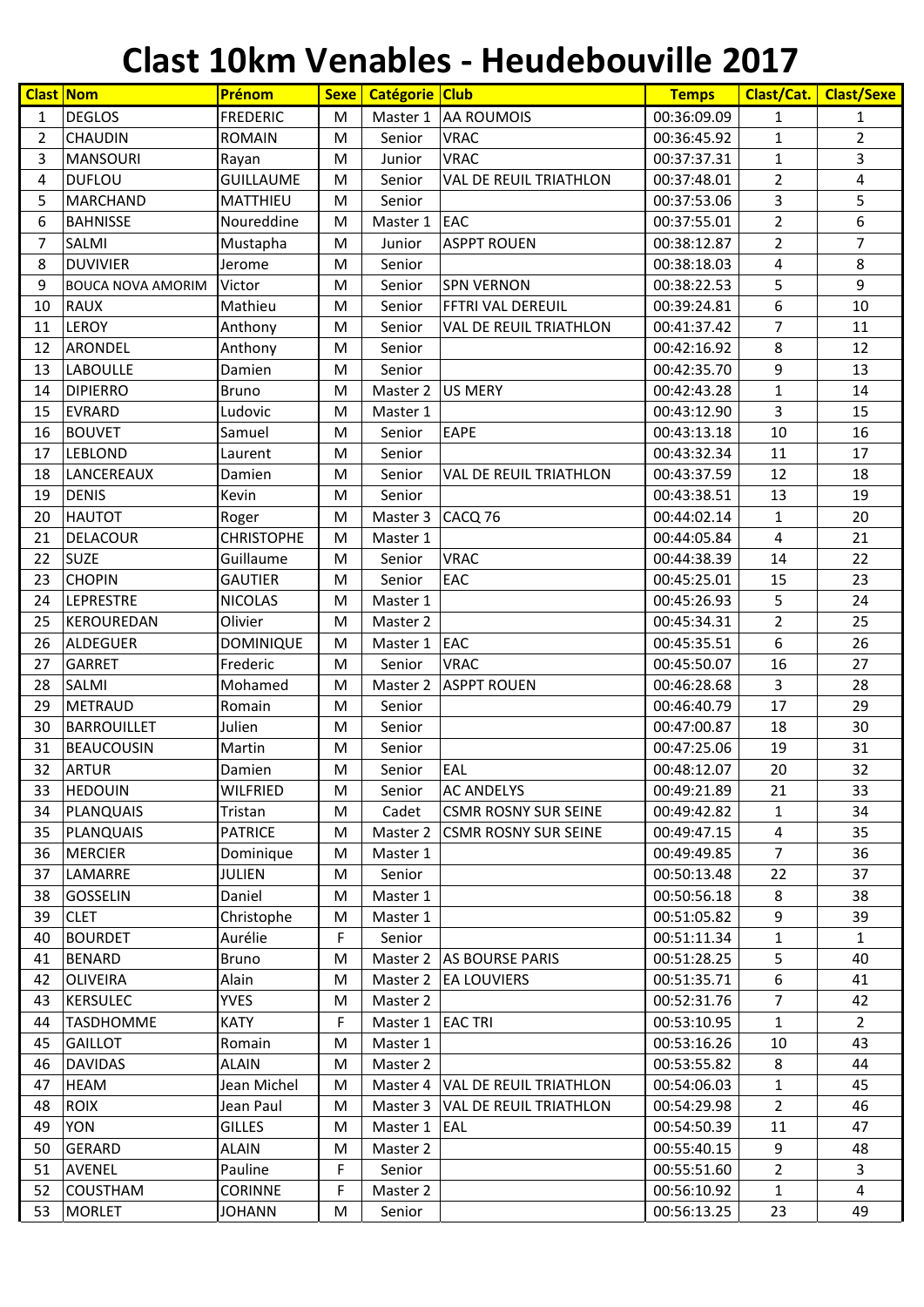#### **Clast 10km Venables - Heudebouville 2017**

|     | <b>Clast Nom</b>  | Prénom            | <b>Sexe</b> | Catégorie Club |                             | <b>Temps</b> | Clast/Cat.     | <b>Clast/Sexe</b> |
|-----|-------------------|-------------------|-------------|----------------|-----------------------------|--------------|----------------|-------------------|
| 54  | <b>STAELENS</b>   | <b>THIERRY</b>    | M           | Master 2       | <b>SPN VERNON</b>           | 00:57:15.31  | 10             | 50                |
| 55  | DEMATHIEU         | Karine            | F           | Master 1       |                             | 00:57:22.48  | $\overline{2}$ | 5                 |
| 56  | <b>MONSCAVOIR</b> | Philippe          | M           | Master 3       |                             | 00:57:37.93  | 3              | 51                |
| 57  | <b>PAIN</b>       | <b>MATHIEU</b>    | M           | Senior         | <b>LES CHACOS</b>           | 00:57:38.17  | 24             | 52                |
| 58  | LENFANT           | <b>OLIVIER</b>    | M           | Master 2       |                             | 00:58:11.96  | 11             | 53                |
| 59  | <b>BARBET</b>     | <b>DAMIEN</b>     | M           | Senior         |                             | 00:58:12.45  | 25             | 54                |
| 60  | <b>GUILLOPE</b>   | Messaline         | F           | Senior         |                             | 00:58:29.78  | 3              | 6                 |
| 61  | <b>CHAUVIDON</b>  | Eva               | F           | Senior         |                             | 00:58:42.78  | 4              | $\overline{7}$    |
| 62  | <b>BAUDIN</b>     | Timothée          | M           | Senior         |                             | 00:58:50.64  | 26             | 55                |
| 63  | <b>CATELAN</b>    | Jean Jacques      | M           | Master 4       | CO RENAULT SANDOUVILLE      | 00:58:54.34  | $\overline{2}$ | 56                |
| 64  | <b>HUE</b>        | <b>DAMIEN</b>     | M           | Senior         |                             | 00:59:03.62  | 27             | 57                |
| 65  | <b>GAUTIER</b>    | Delphine          | F           | Senior         |                             | 00:59:05.78  | 5              | 8                 |
| 66  | <b>JARRIER</b>    | Claire            | F           | Master 2       | <b>VRAC</b>                 | 01:00:13.90  | $\overline{2}$ | 9                 |
| 67  | <b>GRESSENT</b>   | <b>PATRICK</b>    | M           | Master 3       |                             | 01:00:19.32  | 4              | 58                |
| 68  | <b>BIENVENU</b>   | Gérard            | M           | Master 3       |                             | 01:00:20.45  | 5              | 59                |
| 69  | <b>AUZOUX</b>     | Michel            | M           | Master 3       |                             | 01:00:21.78  | 6              | 60                |
| 70  | <b>DUVIVIER</b>   | Dorothée          | F           | Senior         |                             | 01:00:36.23  | 6              | 10                |
| 71  | LETOURNEUR        | Yoann             | M           | Senior         |                             | 01:00:50.87  | 28             | 61                |
| 72  | <b>TARNAUD</b>    | Christian         | M           | Master 2       | LES ANGES DE SOFIA          | 01:01:03.06  | 12             | 62                |
| 73  | <b>HOUBARD</b>    | Francois          | M           | Master 1       |                             | 01:01:16.81  | 12             | 63                |
| 74  | <b>DUBOIS</b>     | PASCAL            | M           | Master 2       |                             | 01:01:32.12  | 13             | 64                |
| 75  | <b>GUENAULT</b>   | <b>XAVIER</b>     | M           | Master 1       |                             | 01:01:49.29  | 13             | 65                |
| 76  | <b>HEUTE</b>      | Philippe          | M           | Master 2       | RCS76                       | 01:02:20.76  | 14             | 66                |
| 77  | <b>BAUDIN</b>     | <b>AUDREY</b>     | F           | Senior         |                             | 01:02:24.32  | $\overline{7}$ | 11                |
| 78  | <b>CHOQUET</b>    | Yannick           | M           | Senior         |                             | 01:02:25.56  | 29             | 67                |
| 79  | <b>FLEURIGEON</b> | Gaelle            | F           | Senior         |                             | 01:02:38.21  | 8              | 12                |
| 80  | <b>DEMANTE</b>    | <b>Nicolas</b>    | M           | Senior         |                             | 01:03:00.95  | 30             | 68                |
| 81  | <b>MOULIN</b>     | Ludovic           | M           | Master 1       |                             | 01:03:07.54  | 14             | 69                |
| 82  | GAY               | Jean              | M           | Master 5       | <b>US BELHOMERT</b>         | 01:03:22.42  | $\mathbf{1}$   | 70                |
| 83  | <b>RIDEL</b>      | PASCAL            | M           | Senior         |                             | 01:03:30.20  | 31             | 71                |
| 84  | <b>RUPERT</b>     | <b>FREDERIC</b>   | M           | Senior         |                             | 01:03:30.59  | 32             | 72                |
| 85  | <b>RIDEL</b>      | <b>Nelly</b>      | F           | Master 1       | <b>MONTIGNY</b>             | 01:04:00.20  | 3              | 13                |
| 86  | <b>VITRAC</b>     | <b>JEAN LUC</b>   | M           | Master 2       |                             | 01:05:23.43  | 15             | 73                |
| 87  | <b>BOULEGUE</b>   | Bernard           | M           | Master 3       | <b>AS BOURSE PARIS</b>      | 01:05:31.25  | $\overline{7}$ | 74                |
| 88  | <b>VIDE</b>       | Olivier           | M           | Master 2       |                             | 01:05:36.53  | 16             | 75                |
| 89  | <b>BONNIER</b>    | <b>CLAUDINE</b>   | F           | Master 4       | <b>VRAC</b>                 | 01:05:48.42  | $\mathbf{1}$   | 14                |
| 90  | <b>LECUYER</b>    | <b>Anne Marie</b> | F           | Master 3       | <b>VRAC</b>                 | 01:06:12.73  | $\mathbf{1}$   | 15                |
| 91  | <b>LEROUX</b>     | Lisette           | F           | Senior         |                             | 01:06:39.26  | 9              | 16                |
| 92  | <b>LISOTTI</b>    | Florence          | F           | Master 2       | <b>CSMR ROSNY SUR SEINE</b> | 01:07:40.03  | 3              | 17                |
| 93  | <b>FAUCHEREAU</b> | Solange           | F           | Master 4       | <b>AS BOURSE PARIS</b>      | 01:07:42.93  | $\overline{2}$ | 18                |
| 94  | <b>BOISSELIER</b> | Pierre            | M           | Master 3       | <b>AS BOURSE PARIS</b>      | 01:07:45.46  | 8              | 76                |
| 95  | <b>GUERIN</b>     | Philippe          | M           | Master 2       |                             | 01:07:48.67  | 17             | 77                |
| 96  | LEGRAND           | Martine           | F           | Master 2       |                             | 01:08:00.18  | 4              | 19                |
| 97  | <b>BERRY</b>      | Sandrine          | F           | Master 1       | <b>CSMR ROSNY SUR SEINE</b> | 01:08:53.28  | 4              | 20                |
| 98  | <b>THOUVENOT</b>  | Jean Claude       | M           | Master 3       | <b>AS BOURSE PARIS</b>      | 01:09:11.46  | 9              | 78                |
| 99  | <b>BERANGER</b>   | ALEXANDRE         | M           | Senior         |                             | 01:09:26.09  | 33             | 79                |
| 100 | LANGANAY          | <b>NATHALIE</b>   | F           | Master 2       |                             | 01:10:00.79  | 5              | 21                |
| 101 | <b>WIBAULT</b>    | <b>Brigitte</b>   | F           | Master 2       | <b>WIBAULT</b>              | 01:10:10.98  | 6              | 22                |
| 102 | <b>GARCIA</b>     | Marina            | F           | Master 3       | <b>AS BOURSE PARIS</b>      | 01:10:30.50  | $\overline{2}$ | 23                |
| 103 | <b>DAMOUR</b>     | Jacques           | M           | Master 2       |                             | 01:11:47.60  | 18             | 80                |
| 104 | HOUBART           | Delphine          | F           | Master 1       |                             | 01:13:45.73  | 5              | 24                |
| 105 | RIFFAULT          | Marie Pierre      | F           | Senior         |                             | 01:13:46.10  | 10             | 25                |